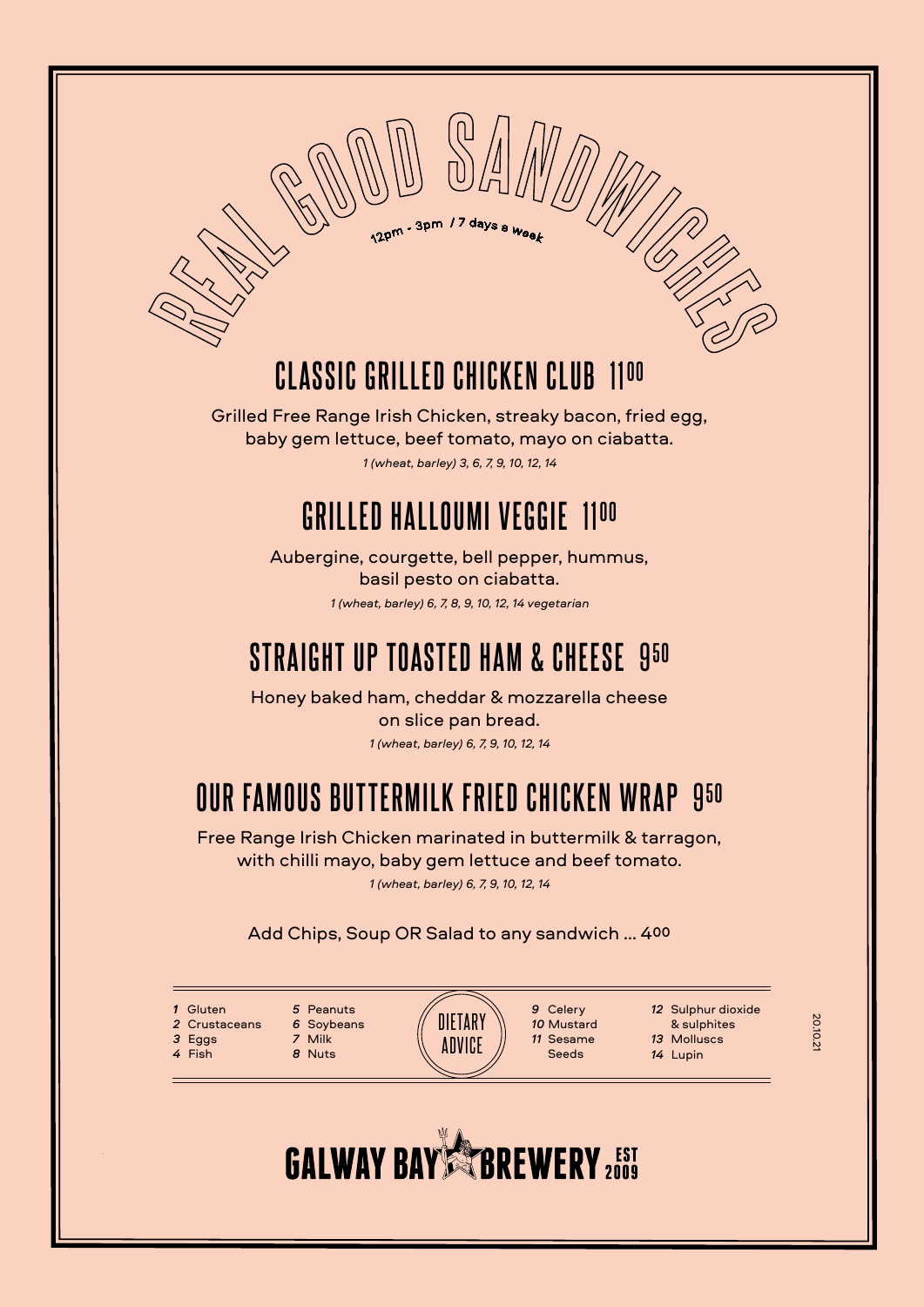

#### **SOMETHING LIGHT**

#### **HAIL, CAESAR** 14**<sup>00</sup>**

Chicken, baby gem, anchovy dressing, parmesan and croutons. *1 (wheat, barley) 3, 4, 6, 7, 9, 10, 12 Add Smoked Bacon ... 200*

#### *WING NUTS 1100 REG / 1950 TONS*

Of Foam & Fury DIPA hot sauce or homemade BBQ sauce with blue cheese dip and celery. *1 (wheat, barley) 3, 6, 7, 9, 10, 11, 12*

#### **BUTTERMILK FRIED CHICKEN** 1100 REG / 1950 TONS

Served with chilli mayo. *1 (wheat, barley) 3, 6, 7, 9, 10, 11, 12*

#### **VEGAN CAULIFLOWER WING** 1000 REG / 1850 TONS

Served with hot sauce or BBQ sauce. *1 (wheat, barley) 6, 9, 10, 11, 12*

#### **NACHOS** 14**<sup>00</sup>**

 In-house cooked tortilla chips with our homemade cheese sauce, scallions, diced peppers, jalapenos, salsa, guacamole and sour cream.

*1 (wheat) 6, 7, 9, 10, 12 vegetarian*

*Add Crisp Smoked Bacon ... 200 Add Fried Chicken ... 300 / Add Chilli Beef ... 300*

- *1* Gluten *2* Crustaceans
- *3* Eggs *4* Fish

*5* Peanuts *6* Soybeans *7* Milk *8* Nuts

**DIETARY ADVICE** 

*9* Celery *10* Mustard *11* Sesame Seeds

*12* Sulphur dioxide & sulphites

*13* Molluscs *14* Lupin

20.10.21

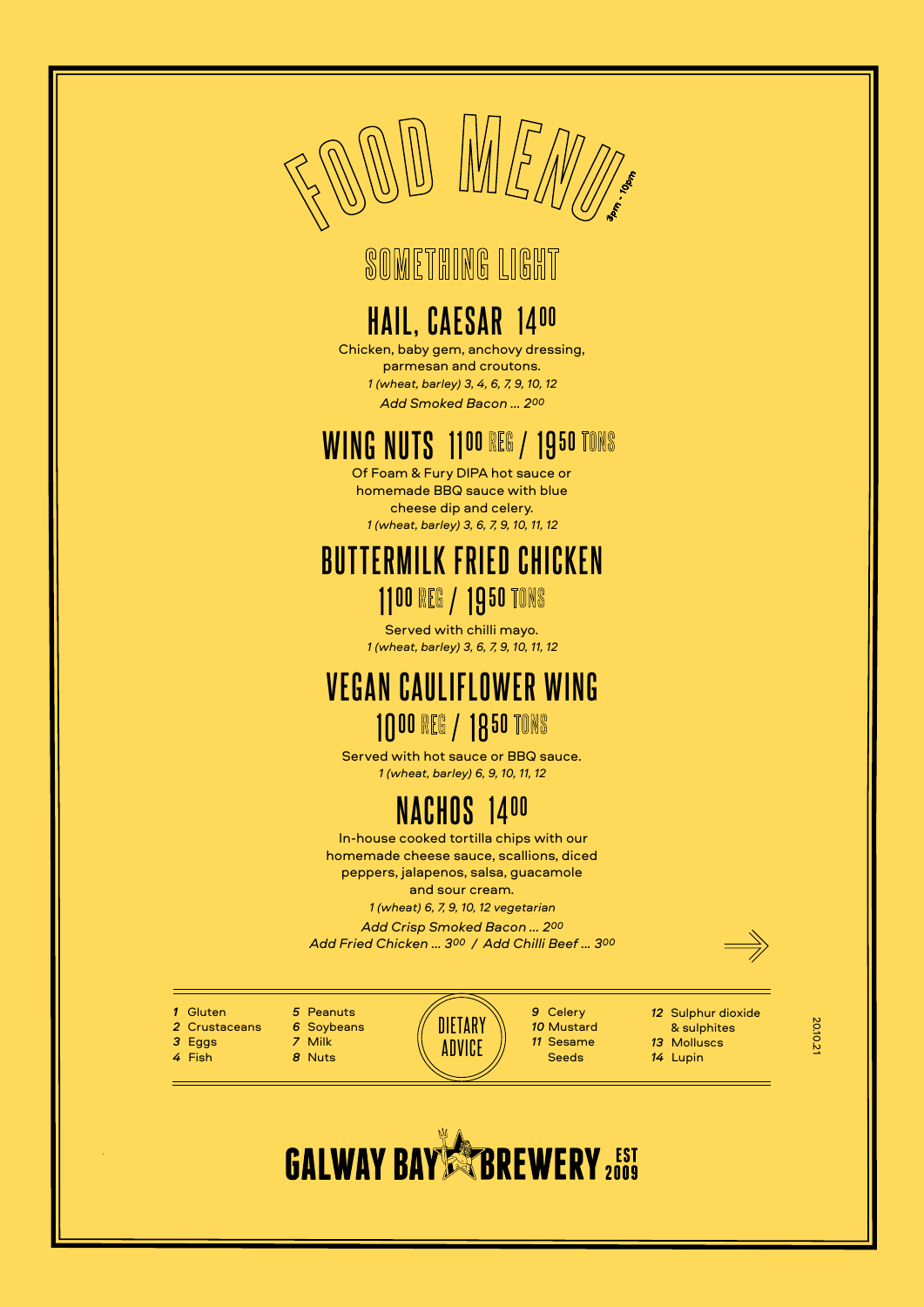

#### **BIG BEEF BURGER** 16**<sup>00</sup>**

Homemade Irish beef patty served on brioche bun, pickle, baby gem, tomato, mayo and twice cooked chips. *1 (wheat, barley) 3, 6, 7, 9, 10, 12*

#### **BUFFALO CHICKEN BURGER** 16**<sup>00</sup>**

Chicken thighs marinated in buttermilk, Southern fried coating, ruby slaw, buffalo sauce, baby gem, tomato, blue cheese mayo on toasted brioche bun and twice cooked chips. *1 (wheat, barley) 3, 6, 7, 9, 10, 11, 12*

#### **PLANT-BASED VEGGIE BURGER** 16**<sup>00</sup>**

Falafel patty, roast aubergine, hummus, pickled red cabbage, served on toasted bun, baby gem, tomato, mint & coriander sauce and twice cooked chips. *1 (wheat, barley) 6, 9, 10, 11, 12*

#### **ELVIS BURGER** 19**<sup>50</sup>**

Double beef patty, double crispy bacon, double cheese, onion marmalade, fried eggs, baby gem, tomato,mayo served on brioche bun and twice cooked chips.  *1 (wheat, barley) 3, 6, 7, 9, 10, 12*

|                    |                       | Double patty  300 / Extra burger toppings just  100 |
|--------------------|-----------------------|-----------------------------------------------------|
| <b>Crisy Bacon</b> | Cheddar               | <b>Blue Cheese</b>                                  |
| <b>Fried Egg</b>   | <b>Crispy Chorizo</b> | <b>Onion Marmalade</b>                              |

#### **IPA BATTERED FISH & CHIPS** 17**<sup>50</sup>**

GALWAY BAY BREWERY FULL SAIL IPA batter, homemade tartar sauce, minty peas and twice cooked chips. *1 (wheat, barley) 3, 4, 6, 9, 10, 12*

#### **THAI RED CURRY** 14**<sup>50</sup>**

Medium spiced curry fused in coconut milk, kaffir leaves, lemongrass, served with basmati rice. Add Chicken ... 3**<sup>00</sup>** *6, 9, 10, 11, 12*

### **BIG BEEF HOAGIE** 16**<sup>00</sup>**

Spiced deli roast beef, pickled red onions & bell pepper, cashel blue cheese and served with fries. *1 (wheat, barley) 6, 7, 9, 10, 12*



Spicy chilli of prime Irish mince beef, kidney beans, homemade salsa, guacamole, sour cream, rice, cheese *1 (wheat, barley) 6, 7, 9, 10, 12*



#### **TWICE COOKED CHIPS** 5**<sup>75</sup>**

served with chilli mayo *3, 6, 9, 12*

#### **SWEET POTATO FRIES** 6**<sup>75</sup>**

served with chilli mayo *3, 6, 9, 12*

#### **HALLOUMI FRIES** 7**<sup>75</sup>**

served with aioli *1 (wheat, barley) 3, 6, 7, 9, 10, 12*



#### **CHOCOLATE BROWNIE** 7**<sup>00</sup>**

 served with ice cream *1 (wheat, barley) 3, 7, 8*

#### **BAILEYS & TOBLERONE TRAY BAKE** 7**<sup>50</sup>**

 served with strawberry ice cream *1 ,3,6, 7, 8*

#### DIETARY ADVICE

| 1 Gluten      | 5 |
|---------------|---|
| 2 Crustaceans | 6 |
| 3 Eggs        | 7 |
| 4 Fish        | я |

*7* Milk *8* Nuts

20.10.21

*5* Peanuts *6* Soybeans *9* Celery *10* Mustard *11* Sesame Seeds

*12* Sulphur dioxide & sulphites *13* Molluscs

*14* Lupin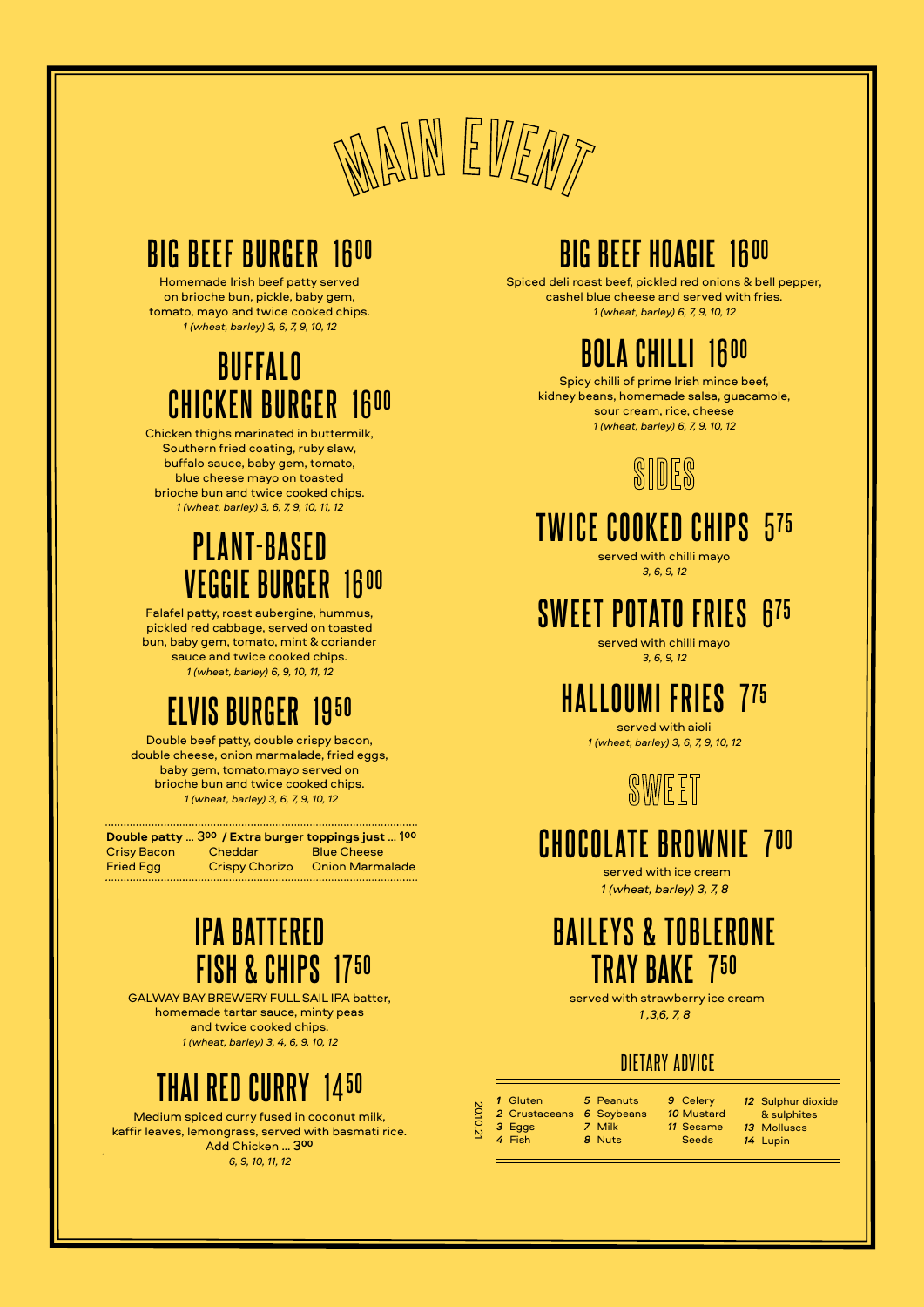

# **Craft<br>Cocktails**

#### **TOMMY'S MARGARITA**

Don Julio Blanco Tequila, Lime, Agave 15% ABV

#### 11**50**

### **RASPBERRY NEGRONI**

Gin, Raspberry, Bitters, Vermouth 19% ABV

11**50**

## **STRAWBERRY DAIQUIRI**

Rum, Strawberry, Lime

15% ABV

11**50**

# **COSMO**

Vodka, Orange, Cranberry, Rhubarb, Lime 15% ABV

11**50**

# **PORNSTAR MARTINI**

Vodka, Vanilla, Passion Fruit 14% ABV

11**50**

# **WHISKEY SOUR**

Bulleit Bourbon, Lemon, Orange, Bitters 18% ABV

11**50**

# **OLD FASHIONED**

Bulleit Bourbon, Sugar, Bitters 23% ABV

11**50**

# **NOT A NEGRONI**

Bitters, Botanicals, Lemon, Orange Blossom 0% ABV

11**50**

Craft Cocktails are hand mixed and bottled in Dublin 7 using 100% natural ingredients, premium spirits and some serious bartender know-how.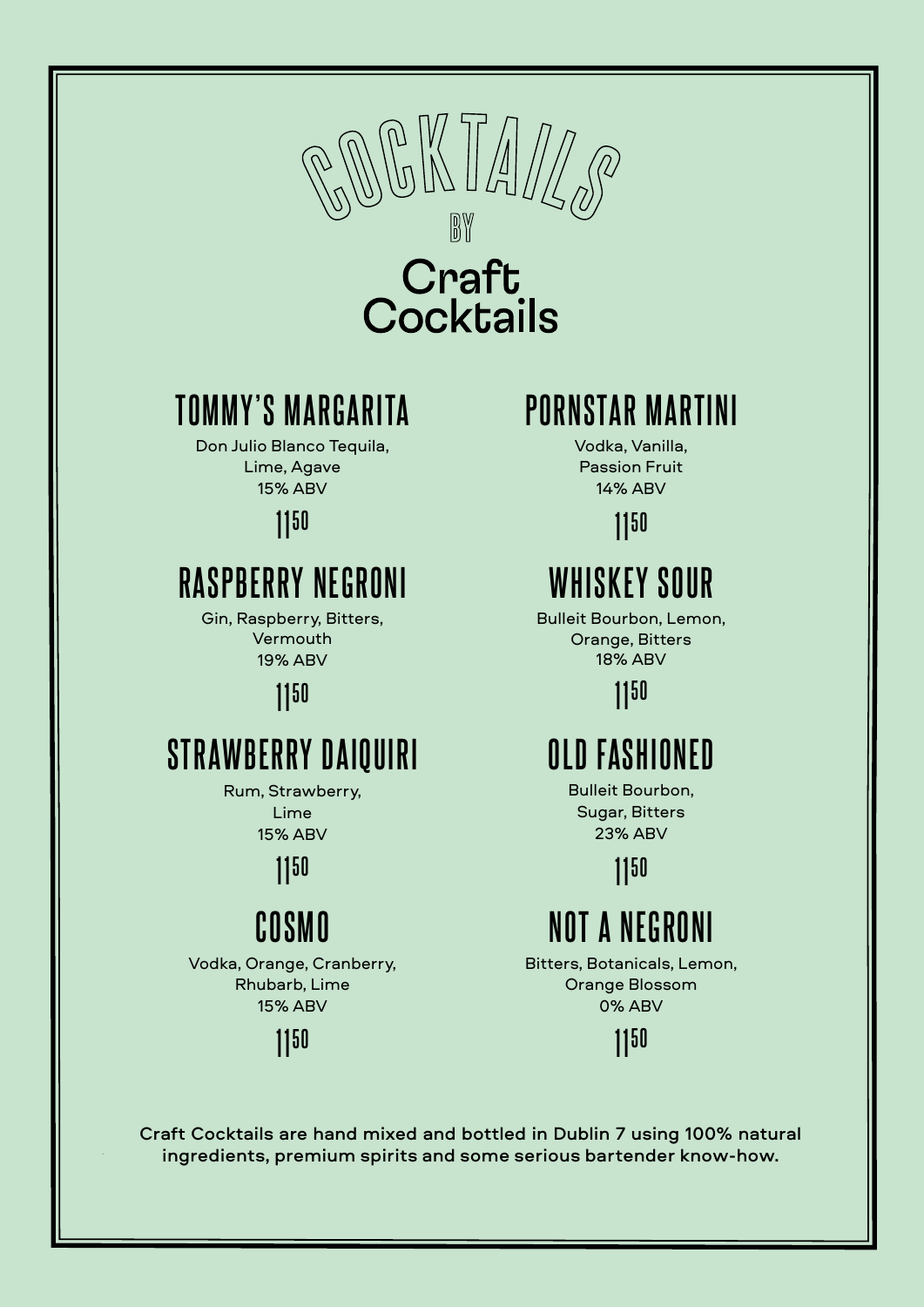

# **VODKA**

| 600       |
|-----------|
| 600       |
| 900       |
| 700       |
| $10^{50}$ |
|           |

# **GIN**

| <b>DINGLE</b>           | 600  |
|-------------------------|------|
| <b>BROCKMANS</b>        | 950  |
| BROOKLYN                | 1100 |
| <b>GUNPOWDER</b>        | 775  |
| <b>HENDRICKS</b>        | 775  |
| JAW BOX                 | 700  |
| MICIL                   | 700  |
| NORDES                  | 850  |
| MONKEY 47               | 1150 |
| <b>GLENDALOUGH ROSE</b> | 600  |
|                         |      |

# **IRISH**

| <b>TEELING SMALL BATCH</b>  | 600              |
|-----------------------------|------------------|
| <b>CONNEMARA PEATED</b>     | 675              |
| <b>GREEN SPOT</b>           | 900              |
| <b>JAMESON</b>              | 575              |
| <b>KNAPPOGUE 12 YR</b>      | 700              |
| <b>RED BREAST 12YR</b>      | 10 <sub>75</sub> |
| <b>WRITERS TEARS</b>        | 700              |
| <b>YELLOW SPOT</b>          | 1175             |
| <b>JAMESON BLACK BARREL</b> | 900              |
| <b>POWERS JOHNS LANES</b>   | 1175             |

# SINGLE **SCOTCH** SINGLE

| OBAN 14YR       | 1200      |
|-----------------|-----------|
| BOWMORE 12YR    | 850       |
| ARDBEG 10YR     | $10^{50}$ |
| LAPHROAIG 10YR  | 1000      |
| MONKEY SHOULDER | 750       |
|                 |           |

# **R,O,T,W**

| <b>CROWN ROYAL</b>      | 725  |
|-------------------------|------|
| NIKKA BLENDED           | 800  |
| <b>WOODFORD RESERVE</b> | 675  |
| EAGLE RARE              | 800  |
| MACKMYRA                | 1000 |

## **RUM**

| <b>GOSLING BLACK</b>   | 650 |
|------------------------|-----|
| <b>HAVANA ESPECIAL</b> | 660 |
| <b>KRACKEN SPICED</b>  | 650 |

# **TEQUILA**

| EL JIMADOR BLANCO  | 625  |
|--------------------|------|
| <b>PATRON CAFE</b> | 700  |
| OCHO 8YR           | 1300 |

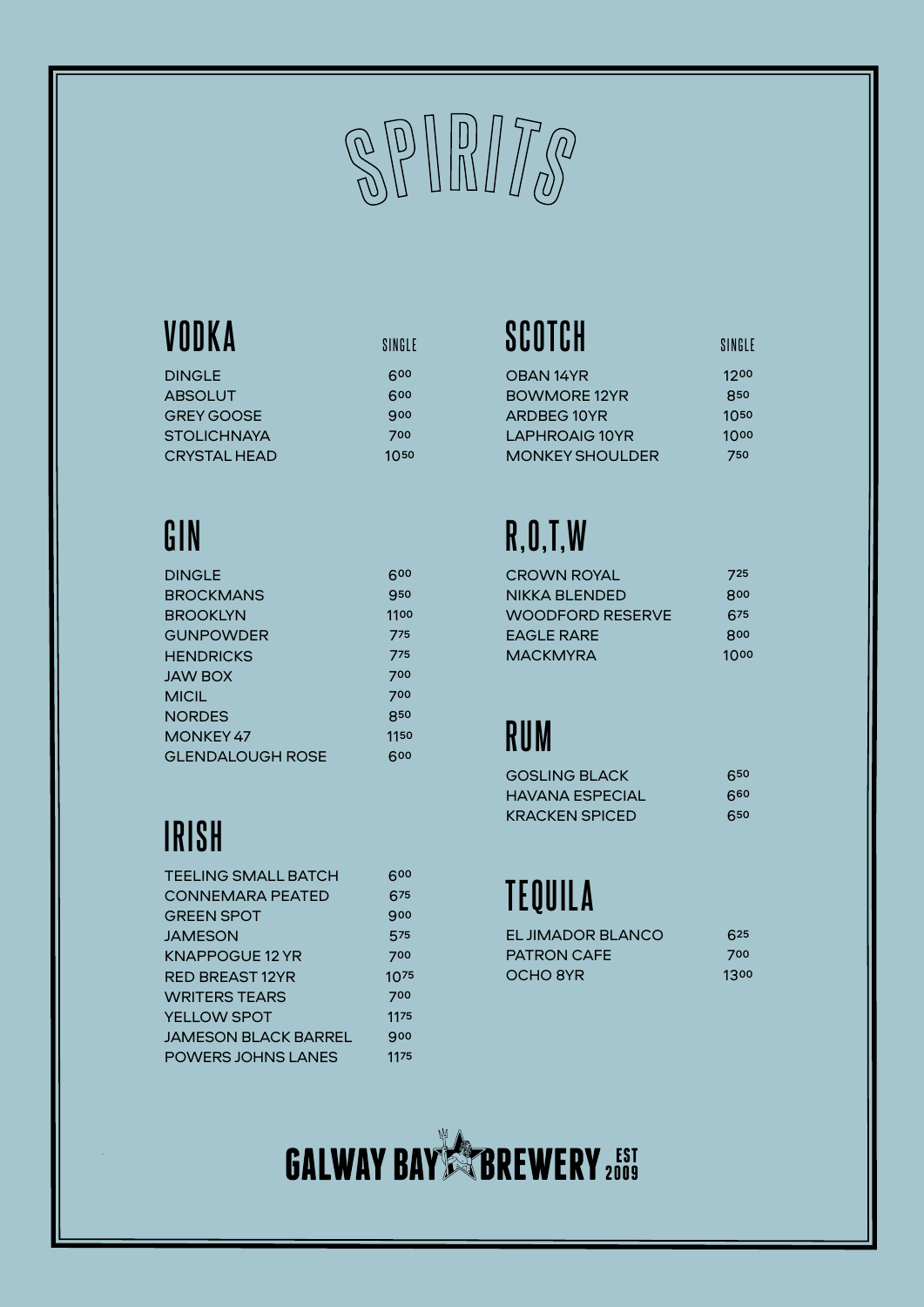

| WHITE                                                                                                                                                                                                                       | COUNTRY      | <b>BOTTLE RSP</b> | <b>GLASS RSP</b> |
|-----------------------------------------------------------------------------------------------------------------------------------------------------------------------------------------------------------------------------|--------------|-------------------|------------------|
| <b>MARQUE DE PLATA SAUVIGNON BLANC</b><br>Fruity, elegant and very tasty with apple and pineapple notes joined<br>by fruity touches.                                                                                        | <b>SPAIN</b> | 2600              | 650              |
| <b>ANDANTINO GRECANCIO PINOT GRIGOT</b><br>Fresh with light citrus and herbaceous aromas, presents a refreshing<br>acidity and a light body.                                                                                | <b>ITALY</b> | 2800              | 700              |
| <b>LODEZ CHARDONNAY</b><br>Rich and balanced, elegant and fine, with complex dry fruit aromas.                                                                                                                              | FRANCE       | 3000              | 750              |
| <b>ALTERNATURE SAUVIGNON BLANC</b><br>Organic tropical and fruity wine with lots of fresh acidity.                                                                                                                          | FRANCE       | 3300              | 825              |
| PIEDRA DEL MAR ALBARINO 750ml<br>Predominant on the palate a pleasant acidity that carries a fresh<br>liveliness, typical of a young Albariño.                                                                              | <b>SPAIN</b> | 3900              |                  |
| <b>BUSY BEE CHENIN BLANC ROUSANNE</b><br>Fresh and fruity with hints of dried pears and apricots.                                                                                                                           | SOUTH AFRICA | 3000              |                  |
| ROSE                                                                                                                                                                                                                        |              |                   |                  |
| <b>SIERRA SALINAS ROSE</b><br>Fresh, fruity and balanced, smooth and with a long finish, notes of<br>strawberries and fresh cream.                                                                                          | <b>SPAIN</b> | 2800              | 700              |
| RED                                                                                                                                                                                                                         |              |                   |                  |
| <b>MARQUE DE PLATA TEMPRANILLO / SYRAH</b><br>Fruity and intense, great fruit and berry jam aromas with a touch of<br>cacao and chocolate.                                                                                  | SPAIN        | 2600              | 650              |
| <b>LODEZ MERLOT</b><br>Round and delicious, red fruit aromas with subtle notes of chocolate.                                                                                                                                | FRANCE       | 3000              | 750              |
| VINA EGUIA - RIOJA<br>An elegant palate of ripe fruit framed by soft, polished tannins.                                                                                                                                     | <b>SPAIN</b> | 3200              | 800              |
| <b>AMARU MALBEC</b><br>Very well balanced, notes of fresh red fruit and medium oak. Long<br>and elegant persistence.                                                                                                        | ARGENTINA    | 3400              | 850              |
| NATURALIS ORGANIC SHIRAZ (ORGANIC, VEGAN)<br>Brooding purple-red with magenta hues. Aromas of wild foraged<br>berries, spice and plum precede a soft, full palate that finishes with<br>richness and subtle oak undertones. | AUSTRALIA    | 3800              |                  |
| <b>SIR NINO TEMPRANILLO (ORGANIC)</b><br>Elegant and complex, with flavours of ripe fruits and spices, and<br>long-lasting finish.                                                                                          | SPAIN        | 4300              |                  |
| SPARKLING                                                                                                                                                                                                                   |              |                   |                  |
| <b>FOSSILI PROSECCO FRIZZANTE 700ml</b><br>On the nose, the aromas are fresh and fruity with floral hints. It is soft                                                                                                       | <b>ITALY</b> | 3200              | 750              |

and lively on the palate without being aggressive. An excellent apéritif.